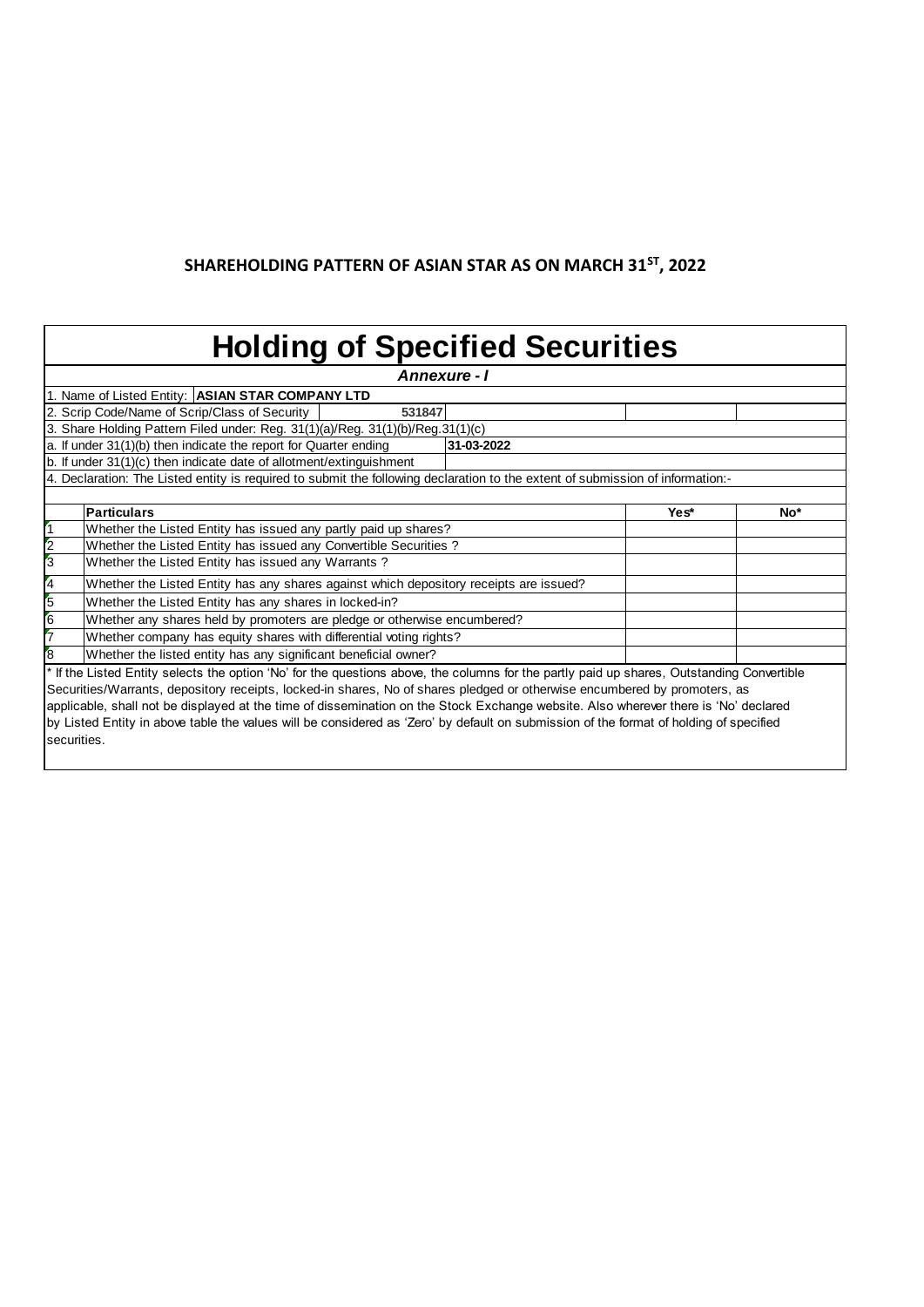|                             |                                    |                                      |                                                               |                                                                |                                                                  |                                                                                                                                                                                             | Table I - SUMMARY STATEMENT HOLDING OF SPECIFIED SECURITIES |                                                                             |                 |            |                                                            |                                  |            |              |                    |            |                    |                |  |  |                                                                                                                                          |                                                                                                                                                   |                                          |  |                                                                               |  |                                                                             |
|-----------------------------|------------------------------------|--------------------------------------|---------------------------------------------------------------|----------------------------------------------------------------|------------------------------------------------------------------|---------------------------------------------------------------------------------------------------------------------------------------------------------------------------------------------|-------------------------------------------------------------|-----------------------------------------------------------------------------|-----------------|------------|------------------------------------------------------------|----------------------------------|------------|--------------|--------------------|------------|--------------------|----------------|--|--|------------------------------------------------------------------------------------------------------------------------------------------|---------------------------------------------------------------------------------------------------------------------------------------------------|------------------------------------------|--|-------------------------------------------------------------------------------|--|-----------------------------------------------------------------------------|
| Cate<br>gory<br>$\emptyset$ | Category of<br>shareholder<br>(II) | No.s of<br>Share<br>holders<br>(III) | No, of<br>fully<br>paid up<br>equity<br>Share<br>held<br>(IV) | No.s of<br>Partly<br>paid-up<br>equity<br>Share<br>held<br>(V) | No. of<br>shares<br>underlying<br>Depository<br>Receipts<br>(VI) | Shareholding<br>Total nos.<br>as a % of total<br>shares<br>held<br>no, of shares<br>$(VI)$ =<br>(calculated as<br>$(N)+(V)+(VI)$<br>per<br>SCRR, 1957)<br>(VIII)<br>As a % of<br>$(A+B+C2)$ |                                                             | held in each class of<br>securities<br>(X)<br>No of Voting<br><b>Rights</b> |                 |            | <b>Number of Votting Rights</b><br>Total<br>as a<br>$%$ of |                                  |            |              |                    |            |                    |                |  |  | No. of<br><b>Shares</b><br><b>Underlying</b><br>Outstating<br>convertible<br>securities<br><i>(including</i><br><b>Warrants</b> )<br>(X) | Shareholding,<br>as a % assuming<br>full conversion<br>of convertible<br>securities as a<br>%<br>of diluted share<br>capital)<br>$(XI)=(VII)+(X)$ | Number of<br>Locked in<br>shares<br>(XI) |  | Number of<br><b>Shares</b><br>pledged or<br>otherwise<br>encumbered<br>(XIII) |  | Number of<br>equity<br>shares held<br>in<br>dematerialized<br>form<br>(XIV) |
|                             |                                    |                                      |                                                               |                                                                |                                                                  |                                                                                                                                                                                             |                                                             |                                                                             |                 |            | $(A+B+C)$                                                  |                                  | As a % of  | No.<br>(a)   | Asa %of<br>total   | No.<br>(a) | As a % of<br>total |                |  |  |                                                                                                                                          |                                                                                                                                                   |                                          |  |                                                                               |  |                                                                             |
|                             |                                    |                                      |                                                               |                                                                |                                                                  |                                                                                                                                                                                             |                                                             | Class<br>Equity                                                             | Class<br>Others | Total      |                                                            |                                  | $(A+B+C2)$ |              | shares held<br>(b) |            | shares held<br>(b) |                |  |  |                                                                                                                                          |                                                                                                                                                   |                                          |  |                                                                               |  |                                                                             |
| (A)                         | Promoter & Promoter Group          |                                      | 11950000                                                      | 0                                                              | $\theta$                                                         | 11950000                                                                                                                                                                                    | 74.6558                                                     | 1950000                                                                     |                 | 0 11950000 | 74.6558                                                    | $\sqrt{ }$                       | 74.6558    | $\theta$     | 0.0000             |            | 0.0000             | 11950000       |  |  |                                                                                                                                          |                                                                                                                                                   |                                          |  |                                                                               |  |                                                                             |
| (B)                         | Public                             | 690                                  | 4056800                                                       | 0                                                              |                                                                  | 4056800                                                                                                                                                                                     | 25.3442                                                     | 4056800                                                                     |                 | 4056800    | 25.3442                                                    | $\begin{array}{c} \n\end{array}$ | 25.3442    | $\mathbf{0}$ | 0.0000             |            |                    | 4054498        |  |  |                                                                                                                                          |                                                                                                                                                   |                                          |  |                                                                               |  |                                                                             |
| $\overline{C}$              | Non Promoter-Non Public            |                                      | 0                                                             | 0                                                              |                                                                  | 0                                                                                                                                                                                           |                                                             |                                                                             |                 |            | 0.0000                                                     | $\theta$                         | 0.0000     | $\mathbf{0}$ | 0.0000             | NA         | NA                 | $\mathbf{0}$   |  |  |                                                                                                                                          |                                                                                                                                                   |                                          |  |                                                                               |  |                                                                             |
| (C1)                        | <b>Shares underlying DRs</b>       |                                      | $\theta$                                                      |                                                                |                                                                  | $\mathbf{0}$                                                                                                                                                                                | NA                                                          |                                                                             |                 |            | 0.0000                                                     | $\theta$                         | 0.0000     | $\mathbf{0}$ | 0.0000             | NA         | NA                 | $\overline{0}$ |  |  |                                                                                                                                          |                                                                                                                                                   |                                          |  |                                                                               |  |                                                                             |
| (C2)                        | Shares held by Employee Trusts     |                                      | $\theta$                                                      | 0                                                              |                                                                  | $\sqrt{ }$                                                                                                                                                                                  |                                                             |                                                                             |                 |            | 0.0000                                                     | $\theta$                         | 0.0000     | $\mathbf{0}$ | 0.0000             | NA         | NA                 | $\mathbf{0}$   |  |  |                                                                                                                                          |                                                                                                                                                   |                                          |  |                                                                               |  |                                                                             |
|                             | Total                              | 696                                  | 16006800                                                      | 0                                                              |                                                                  | 16006800                                                                                                                                                                                    |                                                             | 16006800                                                                    |                 | 0 16006800 | 100.0000                                                   | $\theta$                         | 100,0000   | $\mathbf{0}$ | 0.0000             |            |                    | 16004498       |  |  |                                                                                                                                          |                                                                                                                                                   |                                          |  |                                                                               |  |                                                                             |
|                             |                                    |                                      |                                                               |                                                                |                                                                  |                                                                                                                                                                                             |                                                             |                                                                             |                 |            |                                                            |                                  |            |              |                    |            |                    |                |  |  |                                                                                                                                          |                                                                                                                                                   |                                          |  |                                                                               |  |                                                                             |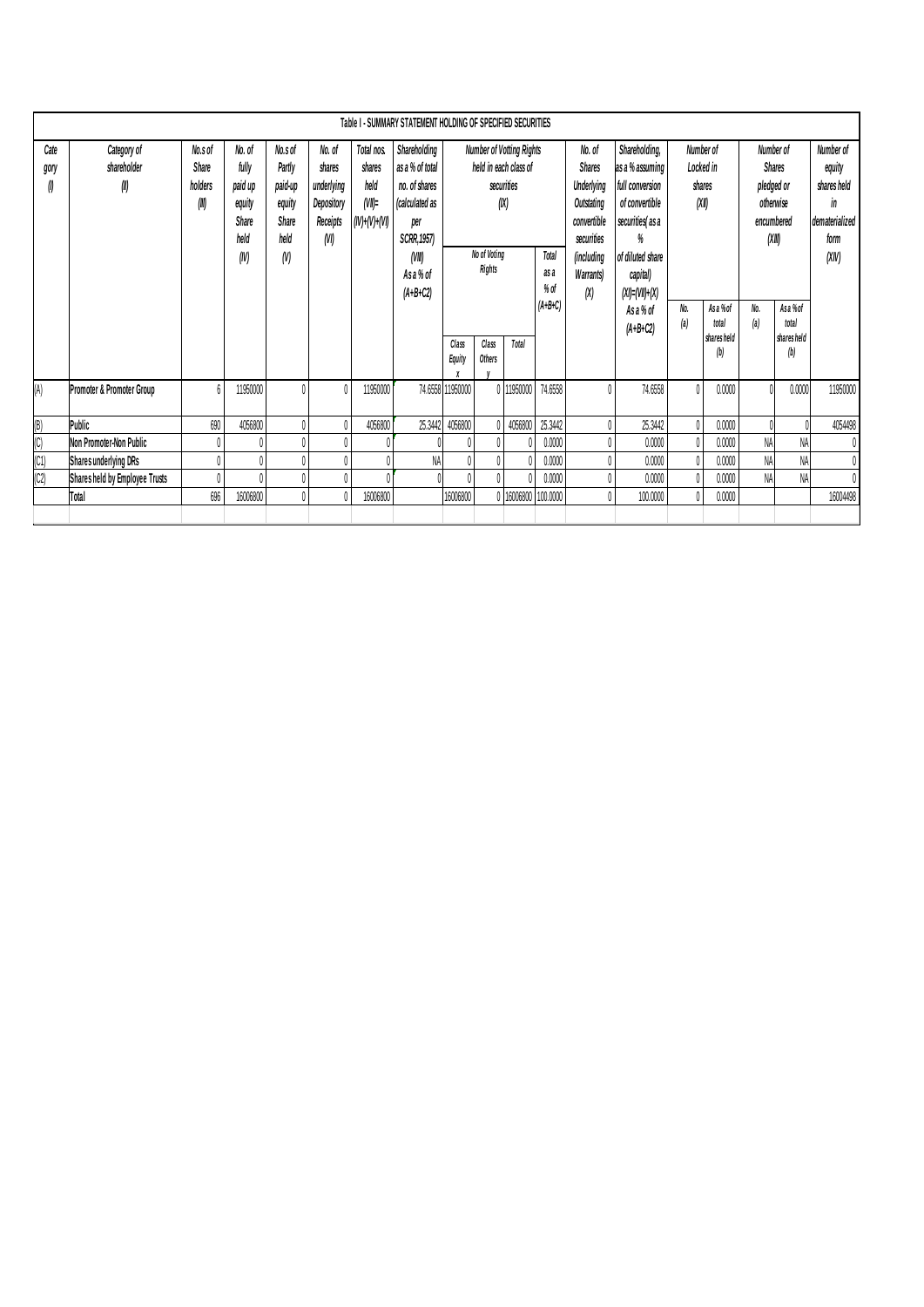|                                                       |                                                                                                                                                                                                                                    |                    |            |                                    |                                                                                |                                                     |                                                                  |                                                            |                                                                                   |                                                                                                               |                 |            | Table II - STATEMENT SHOWING SHAREHOLDING PATTERN OF THE PROMOTER AND PROMOTER GROUP |                                                                                                                                          |                                                                     |                                           |                                        |                                                                                                   |                             |                                                                      |
|-------------------------------------------------------|------------------------------------------------------------------------------------------------------------------------------------------------------------------------------------------------------------------------------------|--------------------|------------|------------------------------------|--------------------------------------------------------------------------------|-----------------------------------------------------|------------------------------------------------------------------|------------------------------------------------------------|-----------------------------------------------------------------------------------|---------------------------------------------------------------------------------------------------------------|-----------------|------------|--------------------------------------------------------------------------------------|------------------------------------------------------------------------------------------------------------------------------------------|---------------------------------------------------------------------|-------------------------------------------|----------------------------------------|---------------------------------------------------------------------------------------------------|-----------------------------|----------------------------------------------------------------------|
| Category & Name of the<br>shareholders<br>$\emptyset$ |                                                                                                                                                                                                                                    | <b>Entity Type</b> | PAN<br>Ø   | No of<br>Share<br>holders<br>(III) | No of<br>fully<br>paid up<br>equity<br><b>Shares</b><br>held<br>$(\mathsf{N})$ | Partly<br>paid-up<br>equity<br>Share<br>held<br>(V) | No. of<br>shares<br>underlying<br>Depository<br>Receipts<br>(VI) | Total nos.<br>shares<br>held<br>$(VI)$ =<br>$(N)+(V)+(V))$ | Shareho<br>Iding<br>$\%$<br>calculat<br>ed as<br>per<br>SCRR <sub>,19</sub><br>57 | <b>Number of Voting Rights</b><br>held in each class of<br>securities<br>(X)<br>No of Voting<br><b>Rights</b> |                 |            | Total<br>as a<br>$%$ of                                                              | No. of<br><b>Shares</b><br><b>Underlying</b><br><b>Outstating</b><br>convertible<br>securities<br><i>(including</i><br><b>Warrants</b> ) | Shareholdi<br>ng,<br>as a %<br>assuming<br>full<br>conversion<br>of | Number of<br>Locked in<br>shares<br>(XII) |                                        | Number of<br><b>Shares</b><br>pledged or<br>otherwise<br>encumbered<br>(XIII)<br>As a % of<br>No. |                             | Number<br>of<br>equity<br>shares<br>held<br>in<br>demateri<br>alized |
|                                                       |                                                                                                                                                                                                                                    |                    |            |                                    |                                                                                |                                                     |                                                                  |                                                            | Asa%<br>0f<br>$(A+B+C$<br>2)<br>(VIII)                                            | Class<br>Equity                                                                                               | Class<br>Others | Total      | $(A+B+C)$                                                                            | (X)                                                                                                                                      | convertibl<br>ê<br>securities<br>as a %<br>of diluted               | No.<br>$\left( a\right)$                  | Asa %of<br>total<br>shares held<br>(b) | (a)                                                                                               | total<br>shares held<br>(b) | form<br>(XIN)                                                        |
|                                                       | Indian                                                                                                                                                                                                                             |                    |            |                                    |                                                                                |                                                     |                                                                  |                                                            |                                                                                   |                                                                                                               |                 |            |                                                                                      |                                                                                                                                          |                                                                     |                                           |                                        |                                                                                                   |                             |                                                                      |
| (a)                                                   | Individuals/Hindu undivided Family                                                                                                                                                                                                 |                    |            |                                    |                                                                                |                                                     |                                                                  |                                                            |                                                                                   |                                                                                                               |                 |            |                                                                                      |                                                                                                                                          |                                                                     |                                           |                                        |                                                                                                   |                             |                                                                      |
|                                                       | PRIYANSHU ARVIND SHAH                                                                                                                                                                                                              | Promoter           | AAHPS7479L |                                    | 1215450                                                                        |                                                     | 0                                                                | 1215450                                                    | 7.5933                                                                            | 1215450                                                                                                       |                 | 1215450    | 7.5933                                                                               |                                                                                                                                          | 7.5933                                                              |                                           | 0.0000                                 | 0                                                                                                 | 0.0000                      | 1215450                                                              |
|                                                       | <b>VIPUL PRABODH SHAH</b>                                                                                                                                                                                                          | Promoter           | AAHPS8405J |                                    | 4000050                                                                        |                                                     |                                                                  | 400005                                                     | 24.9897                                                                           | 4000050                                                                                                       |                 | 4000050    | 24.9897                                                                              |                                                                                                                                          | 24.9897                                                             |                                           | 0.0000                                 | 0                                                                                                 | 0.0000                      | 4000050                                                              |
|                                                       | ARVIND TARACHAND SHAH                                                                                                                                                                                                              | Promoter           | AAHPS8428B |                                    | 1584450                                                                        |                                                     |                                                                  | 158445                                                     | 9.8986                                                                            | 1584450                                                                                                       |                 | 1584450    | 9.8986                                                                               |                                                                                                                                          | 9.8986                                                              |                                           | 0.0000                                 |                                                                                                   | 0.0000                      | 1584450                                                              |
|                                                       | RASILA ARVIND SHAH                                                                                                                                                                                                                 | Promoter<br>Group  | AAPPS8814F |                                    | 1200000                                                                        |                                                     |                                                                  | 1200000                                                    | 7.4968                                                                            | 1200000                                                                                                       |                 | 1200000    | 7.4968                                                                               |                                                                                                                                          | 7.4968                                                              |                                           | 0.0000                                 |                                                                                                   | 0.0000                      | 1200000                                                              |
|                                                       | NIRMALABEN DINESH SHAH                                                                                                                                                                                                             | Promoter<br>Group  | AAQPS0215F |                                    | 1800000                                                                        |                                                     |                                                                  | 1800000                                                    | 11.2452                                                                           | 1800000                                                                                                       |                 | 1800000    | 11.2452                                                                              |                                                                                                                                          | 11.2452                                                             |                                           | 0.0000                                 | N                                                                                                 | 0.0000                      | 1800000                                                              |
|                                                       | Total                                                                                                                                                                                                                              |                    |            |                                    | 9799950                                                                        | ſ                                                   | 0                                                                | 9799950                                                    | 61.2237                                                                           | 9799950                                                                                                       |                 | 9799950    | 61.2237                                                                              |                                                                                                                                          | 61.2237                                                             |                                           | 0.0000                                 | Î                                                                                                 | 0.0000                      | 9799950                                                              |
|                                                       | (b) Central Government/State Government(s)                                                                                                                                                                                         |                    |            |                                    |                                                                                |                                                     |                                                                  |                                                            |                                                                                   |                                                                                                               |                 |            |                                                                                      |                                                                                                                                          |                                                                     |                                           |                                        |                                                                                                   |                             |                                                                      |
|                                                       |                                                                                                                                                                                                                                    |                    |            |                                    |                                                                                |                                                     | 0                                                                |                                                            | $0.000$                                                                           |                                                                                                               |                 |            | 0.0000                                                                               |                                                                                                                                          | 0.0000                                                              |                                           | 0.0000                                 | 0                                                                                                 | 0.0000                      |                                                                      |
|                                                       | Total                                                                                                                                                                                                                              |                    |            |                                    |                                                                                | ſ                                                   | 0                                                                |                                                            | 0.0000                                                                            |                                                                                                               | $\mathbf{0}$    |            | 0.0000                                                                               |                                                                                                                                          | 0.0000                                                              |                                           | 0.0000                                 | Ô                                                                                                 | 0.0000                      | $\mathbf 0$                                                          |
| (c)                                                   | <b>Financial Institutions/Banks</b>                                                                                                                                                                                                |                    |            |                                    |                                                                                |                                                     |                                                                  |                                                            |                                                                                   |                                                                                                               |                 |            |                                                                                      |                                                                                                                                          |                                                                     |                                           |                                        |                                                                                                   |                             |                                                                      |
|                                                       |                                                                                                                                                                                                                                    |                    |            |                                    |                                                                                |                                                     |                                                                  |                                                            | 0.000                                                                             |                                                                                                               |                 |            | 0.0000                                                                               |                                                                                                                                          | 0.0000                                                              |                                           | 0.0000                                 |                                                                                                   | 0.0000                      |                                                                      |
|                                                       | Total                                                                                                                                                                                                                              |                    |            |                                    |                                                                                |                                                     | Λ                                                                |                                                            | 0.0000                                                                            |                                                                                                               |                 |            | 0.0000                                                                               |                                                                                                                                          | 0.0000                                                              |                                           | 0.0000                                 | Λ                                                                                                 | 0.0000                      | $\mathsf{N}$                                                         |
|                                                       | Sub-Total (A)(1                                                                                                                                                                                                                    |                    |            |                                    | 9799950                                                                        |                                                     |                                                                  | 9799950                                                    | 61.2237                                                                           | 9799950                                                                                                       |                 | 9799950    | 61.2237                                                                              |                                                                                                                                          | 61.2237                                                             |                                           | 0.0000                                 |                                                                                                   | 0.0000                      | 9799950                                                              |
|                                                       | 2 Foreign                                                                                                                                                                                                                          |                    |            |                                    |                                                                                |                                                     |                                                                  |                                                            |                                                                                   |                                                                                                               |                 |            |                                                                                      |                                                                                                                                          |                                                                     |                                           |                                        |                                                                                                   |                             |                                                                      |
| $\mathsf{a}\mathsf{)}$                                | Individuals(Non-Resident Individuals/Foreign Individuals)                                                                                                                                                                          |                    |            |                                    |                                                                                |                                                     |                                                                  |                                                            |                                                                                   |                                                                                                               |                 |            |                                                                                      |                                                                                                                                          |                                                                     |                                           |                                        |                                                                                                   |                             |                                                                      |
|                                                       | DHARMESH DINESHCHANDRA<br>SHAH                                                                                                                                                                                                     | Promoter           | AAFPS8468R |                                    | 2150050                                                                        |                                                     |                                                                  | 2150050                                                    | 13.4321                                                                           | 2150050                                                                                                       |                 | 2150050    | 13.4321                                                                              |                                                                                                                                          | 13.4321                                                             |                                           | 0.0000                                 |                                                                                                   | 0.0000                      | 2150050                                                              |
|                                                       | Total                                                                                                                                                                                                                              |                    |            |                                    | 2150050                                                                        |                                                     | $\mathbf{0}$                                                     | 2150050                                                    | 13.4321                                                                           | 2150050                                                                                                       |                 | 2150050    | 13.4321                                                                              |                                                                                                                                          | 13.4321                                                             |                                           | 0.0000                                 | Î                                                                                                 | 0.0000                      | 2150050                                                              |
| (c)                                                   | Institutions                                                                                                                                                                                                                       |                    |            |                                    |                                                                                |                                                     |                                                                  |                                                            |                                                                                   |                                                                                                               |                 |            |                                                                                      |                                                                                                                                          |                                                                     |                                           |                                        |                                                                                                   |                             |                                                                      |
|                                                       |                                                                                                                                                                                                                                    |                    |            |                                    |                                                                                |                                                     |                                                                  |                                                            | 0.0000                                                                            |                                                                                                               |                 |            | 0.0000                                                                               |                                                                                                                                          | 0.0000                                                              |                                           | 0.0000                                 |                                                                                                   | 0.0000                      |                                                                      |
|                                                       | Total                                                                                                                                                                                                                              |                    |            |                                    |                                                                                |                                                     |                                                                  |                                                            | 0.0000                                                                            |                                                                                                               |                 |            | 0.0000                                                                               |                                                                                                                                          | 0.0000                                                              |                                           | 0.0000                                 |                                                                                                   | 0.0000                      | 0                                                                    |
|                                                       | Sub-Total (A)(2                                                                                                                                                                                                                    |                    |            |                                    | 2150050                                                                        |                                                     |                                                                  | 2150050                                                    | 13.4321                                                                           | 2150050                                                                                                       |                 | 2150050    | 13.4321                                                                              |                                                                                                                                          | 13.4321                                                             |                                           | 0.0000                                 |                                                                                                   | 0.0000                      | 2150050                                                              |
|                                                       | <b>Total Shareholding of Promoters</b>                                                                                                                                                                                             |                    |            |                                    | 11950000                                                                       |                                                     |                                                                  | 11950000                                                   |                                                                                   | 74.6558 11950000                                                                                              |                 | 0 11950000 | 74.6558                                                                              |                                                                                                                                          | 74.6558                                                             |                                           | 0.0000                                 |                                                                                                   |                             | 0.0000 11950000                                                      |
|                                                       | Details of Shares which remain unclaimed may be given hear along with details such as number of shareholders, outstanding shares held in demat/unclaimed suspense account, voting rights which are frozen etc.                     |                    |            |                                    |                                                                                |                                                     |                                                                  |                                                            |                                                                                   |                                                                                                               |                 |            |                                                                                      |                                                                                                                                          |                                                                     |                                           |                                        |                                                                                                   |                             |                                                                      |
| Note:                                                 | (1) PAN would not be displayed on website of Stock Exchange(s).<br>(2) The term "Encumbrance" has the same meaning as assigned under regulation 28(3) of SEBI (Substantial Acquisition of Shares and Takeovers) Regulations, 2011. |                    |            |                                    |                                                                                |                                                     |                                                                  |                                                            |                                                                                   |                                                                                                               |                 |            |                                                                                      |                                                                                                                                          |                                                                     |                                           |                                        |                                                                                                   |                             |                                                                      |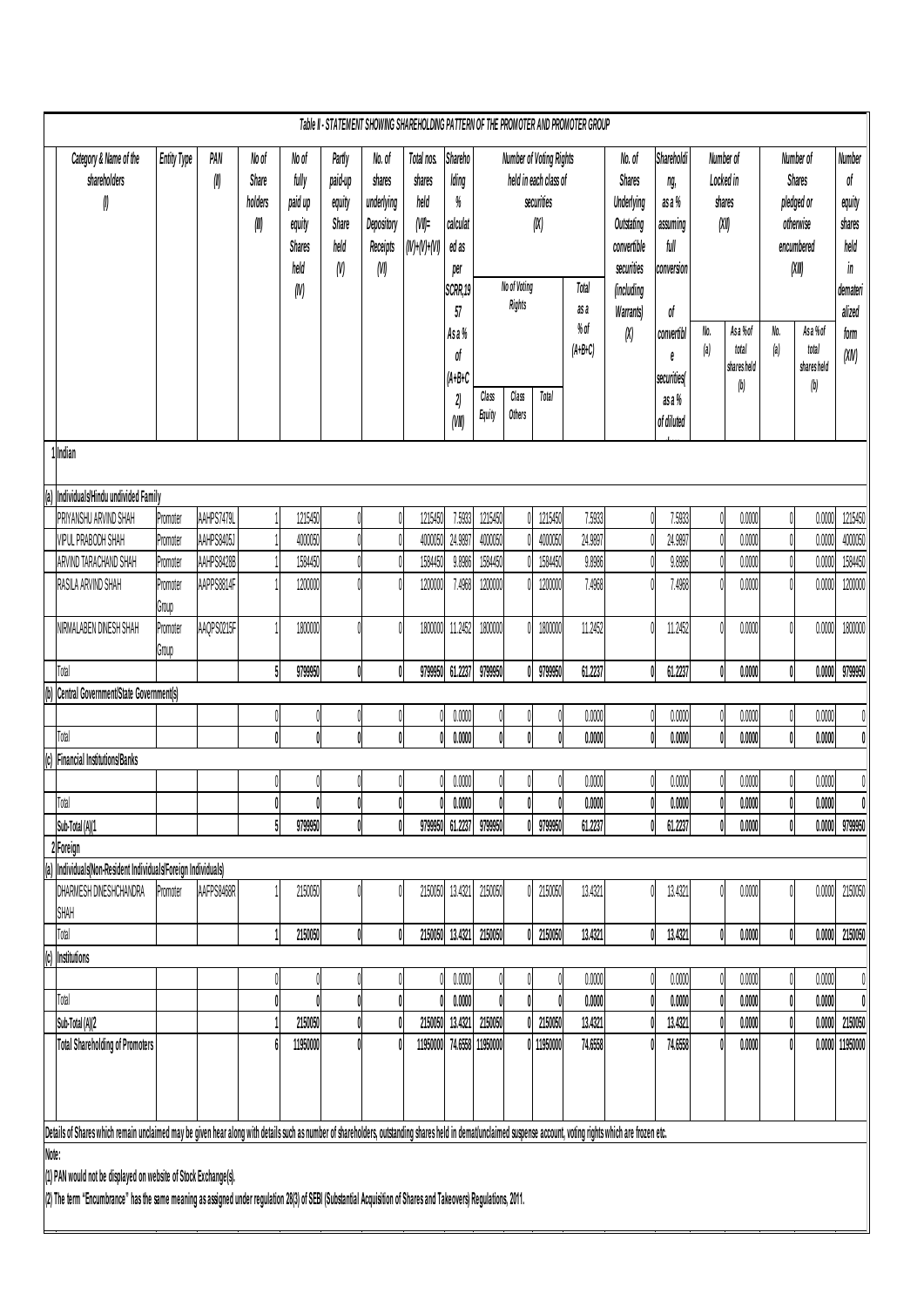|                  | Table III - STATEMENT SHOWING SHAREHOLDING PATTERN OF THE PUBLIC SHAREHOLDER                                                                                                                                                                                                                                                                                                                                                                               |                        |                    |                                                                                                                                                                 |              |                                                                   |                                                             |                                                                                                |                 |                        |                                                                               |                                  |                                                                                                                                  |                                                                                                                                                 |                                        |                                        |                                                                               |                                        |                                                                                 |
|------------------|------------------------------------------------------------------------------------------------------------------------------------------------------------------------------------------------------------------------------------------------------------------------------------------------------------------------------------------------------------------------------------------------------------------------------------------------------------|------------------------|--------------------|-----------------------------------------------------------------------------------------------------------------------------------------------------------------|--------------|-------------------------------------------------------------------|-------------------------------------------------------------|------------------------------------------------------------------------------------------------|-----------------|------------------------|-------------------------------------------------------------------------------|----------------------------------|----------------------------------------------------------------------------------------------------------------------------------|-------------------------------------------------------------------------------------------------------------------------------------------------|----------------------------------------|----------------------------------------|-------------------------------------------------------------------------------|----------------------------------------|---------------------------------------------------------------------------------|
|                  | Category & Name of the<br>shareholders<br>Ø                                                                                                                                                                                                                                                                                                                                                                                                                | PAN<br>(II)<br>holders |                    | No.s of<br>No. of<br>Partly<br>fully<br>Share<br>paid-up<br>paid up<br>equity<br><b>Share</b><br>(III)<br>equity<br>held<br><b>Share</b><br>(V)<br>held<br>(IV) |              | No.s of<br>shares<br>underlying<br>Depository<br>Receipts<br>(VI) | Total nos.<br>shares<br>held<br>$(VII)=$<br>$(IV)+(V)+(VI)$ | Shareholdin<br>g<br>% calculated<br>as per<br>SCRR, 1957)<br>As a % of<br>$(A+B+C2)$<br>(VIII) |                 | No of Voting<br>Rights | <b>Number of Voting Rights</b><br>held in each class of<br>securities<br>(IX) | Total<br>as a<br>$%$ of<br>Total | No. of<br><b>Shares</b><br>Underlying<br>Outstating<br>convertible<br>securities<br><i>(including</i><br><b>Warrants)</b><br>(X) | Total<br>Shareholding,<br>as a % assuming<br>full conversion<br>of convertible<br>securities as a<br>percentage<br>of diluted share<br>capital) | Number of<br>Locked in shares<br>(XII) |                                        | Number of<br><b>Shares</b><br>pledged or<br>otherwise<br>encumbered<br>(XIII) |                                        | Number of<br>equity<br>shares held<br>in<br>dematerializ<br>ed<br>form<br>(XIN) |
|                  |                                                                                                                                                                                                                                                                                                                                                                                                                                                            |                        |                    |                                                                                                                                                                 |              |                                                                   |                                                             |                                                                                                | Class<br>Equity | Class<br>Others        | Total                                                                         | Voting<br><b>Rights</b>          |                                                                                                                                  | $(XI)=(VII)+(X)$<br>As a % of<br>$(A+B+C2)$                                                                                                     | No.<br>(a)                             | Asa %of<br>total<br>shares held<br>(b) | No.<br>(Not<br>applicable)<br>(a)                                             | Asa %of<br>total<br>shares held<br>(b) |                                                                                 |
|                  | <b>Institutions</b>                                                                                                                                                                                                                                                                                                                                                                                                                                        |                        |                    |                                                                                                                                                                 |              |                                                                   |                                                             |                                                                                                |                 |                        |                                                                               |                                  |                                                                                                                                  |                                                                                                                                                 |                                        |                                        |                                                                               |                                        |                                                                                 |
|                  | (a) Mutual Funds                                                                                                                                                                                                                                                                                                                                                                                                                                           |                        | $\mathbf{0}$       | 0                                                                                                                                                               |              |                                                                   |                                                             | 0.0000                                                                                         |                 | Ô                      |                                                                               | 0.0000                           | 0                                                                                                                                | 0.0000                                                                                                                                          | $\mathbf{0}$                           | 0.0000                                 | NA                                                                            | <b>NA</b>                              | 0                                                                               |
|                  | (b) Venture Capital Funds                                                                                                                                                                                                                                                                                                                                                                                                                                  |                        | ſ                  |                                                                                                                                                                 |              |                                                                   |                                                             | 0.0000                                                                                         |                 | Ô                      |                                                                               | 0.0000                           |                                                                                                                                  | 0.0000                                                                                                                                          |                                        | 0.0000                                 | <b>NA</b>                                                                     | <b>NA</b>                              | $\mathbf{0}$                                                                    |
|                  | (c) Alternate Investment Funds                                                                                                                                                                                                                                                                                                                                                                                                                             |                        |                    |                                                                                                                                                                 |              |                                                                   |                                                             | 0.0000                                                                                         |                 | Ô                      |                                                                               | 0.0000                           |                                                                                                                                  | 0.0000                                                                                                                                          |                                        | 0.0000                                 | NA                                                                            | <b>NA</b>                              | $\mathbf{0}$                                                                    |
|                  | (d) Foreign Venture Capital Investors                                                                                                                                                                                                                                                                                                                                                                                                                      |                        | ſ                  |                                                                                                                                                                 |              |                                                                   |                                                             | 0.0000                                                                                         |                 |                        |                                                                               | 0.0000                           |                                                                                                                                  | 0.0000                                                                                                                                          |                                        | 0.0000                                 | <b>NA</b>                                                                     | <b>NA</b>                              | $\mathbf{0}$                                                                    |
|                  | (e) Foreian Portfolio Investors                                                                                                                                                                                                                                                                                                                                                                                                                            |                        |                    |                                                                                                                                                                 |              |                                                                   |                                                             | 0.0000                                                                                         |                 | ſ                      |                                                                               | 0.0000                           |                                                                                                                                  | 0.0000                                                                                                                                          |                                        | 0.0000                                 | <b>NA</b>                                                                     | <b>NA</b>                              | $\mathbf{0}$                                                                    |
|                  | <b>Financial Institution/Banks</b><br>(g) Insurance Companies                                                                                                                                                                                                                                                                                                                                                                                              |                        |                    | 693819                                                                                                                                                          |              |                                                                   | 693819                                                      | 0.0000<br>4.3345                                                                               | 693819          |                        | 693819                                                                        | 0.0000<br>4.3345                 |                                                                                                                                  | 0.0000<br>4.3345                                                                                                                                |                                        | 0.0000<br>0.0000                       | <b>NA</b><br>NA                                                               | <b>NA</b><br><b>NA</b>                 | $\mathbf{0}$<br>693819                                                          |
|                  | UNITED INDIA INSURANCE COMPANY                                                                                                                                                                                                                                                                                                                                                                                                                             | AAACU5552C             |                    | 693819                                                                                                                                                          |              |                                                                   | 693819                                                      | 4.3345                                                                                         | 693819          |                        | 693819                                                                        | 4.3345                           |                                                                                                                                  | 4.3345                                                                                                                                          |                                        | 0.0000                                 |                                                                               | $\theta$                               | 693819                                                                          |
|                  | LIMITED                                                                                                                                                                                                                                                                                                                                                                                                                                                    |                        |                    |                                                                                                                                                                 |              |                                                                   |                                                             |                                                                                                |                 |                        |                                                                               |                                  |                                                                                                                                  |                                                                                                                                                 |                                        |                                        |                                                                               |                                        |                                                                                 |
|                  | (h) Provident Funds/ Pension Funds                                                                                                                                                                                                                                                                                                                                                                                                                         |                        | ſ                  |                                                                                                                                                                 |              |                                                                   |                                                             | 0.0000                                                                                         |                 | ſ                      |                                                                               | 0.0000                           |                                                                                                                                  | 0.0000                                                                                                                                          |                                        | 0.0000                                 | NA                                                                            | <b>NA</b>                              | $\mathbf{0}$                                                                    |
|                  | SUB TOTAL (B)(1)                                                                                                                                                                                                                                                                                                                                                                                                                                           |                        |                    | 693819                                                                                                                                                          |              |                                                                   | 693819                                                      | 4.3345                                                                                         | 693819          |                        | 693819                                                                        | 4.3345                           |                                                                                                                                  | 4.3345                                                                                                                                          |                                        | 0.0000                                 | <b>NA</b>                                                                     | <b>NA</b>                              | 693819                                                                          |
| $\boldsymbol{2}$ | Central / State government(s)                                                                                                                                                                                                                                                                                                                                                                                                                              |                        |                    |                                                                                                                                                                 |              |                                                                   |                                                             |                                                                                                |                 |                        |                                                                               |                                  |                                                                                                                                  |                                                                                                                                                 |                                        |                                        |                                                                               |                                        |                                                                                 |
| (a)              | Central Government/ State Government(s)/President of                                                                                                                                                                                                                                                                                                                                                                                                       |                        | O                  | ſ                                                                                                                                                               |              |                                                                   |                                                             | 0.0000                                                                                         |                 |                        |                                                                               | 0.0000                           |                                                                                                                                  | 0.0000                                                                                                                                          | $\mathbf{0}$                           | 0.0000                                 | NA                                                                            | <b>NA</b>                              | $\mathbf{0}$                                                                    |
|                  | India                                                                                                                                                                                                                                                                                                                                                                                                                                                      |                        |                    |                                                                                                                                                                 |              |                                                                   |                                                             |                                                                                                |                 |                        |                                                                               |                                  |                                                                                                                                  |                                                                                                                                                 |                                        |                                        |                                                                               |                                        |                                                                                 |
|                  | SUB TOTAL (B)(2)                                                                                                                                                                                                                                                                                                                                                                                                                                           |                        | $\mathbf{0}$       | $\mathbf{0}$                                                                                                                                                    | $\mathbf{0}$ |                                                                   | ſ                                                           | 0.0000                                                                                         |                 | $\mathbf{0}$           |                                                                               | 0.0000                           |                                                                                                                                  | 0.0000                                                                                                                                          | 0                                      | 0.0000                                 | <b>NA</b>                                                                     | <b>NA</b>                              | $\mathbf{0}$                                                                    |
|                  | 3 Non-institutions                                                                                                                                                                                                                                                                                                                                                                                                                                         |                        |                    |                                                                                                                                                                 |              |                                                                   |                                                             |                                                                                                |                 |                        |                                                                               |                                  |                                                                                                                                  |                                                                                                                                                 |                                        |                                        |                                                                               |                                        |                                                                                 |
| (a.              | Individuals - i. Individual shareholders holding nominal<br>1) share capital up to Rs. 2 lakhs.                                                                                                                                                                                                                                                                                                                                                            |                        | 635                | 35252                                                                                                                                                           |              |                                                                   | 35252                                                       | 0.2202                                                                                         | 35252           | Ô                      | 35252                                                                         | 0.2202                           |                                                                                                                                  | 0.2202                                                                                                                                          | 0                                      | 0.0000                                 | <b>NA</b>                                                                     | <b>NA</b>                              | 32950                                                                           |
|                  | (b) NBFCs registered with RBI                                                                                                                                                                                                                                                                                                                                                                                                                              |                        | 0                  | $\mathbf{0}$                                                                                                                                                    |              |                                                                   |                                                             | 0.0000                                                                                         |                 | $\mathbf{0}$           |                                                                               | 0.0000                           | 0                                                                                                                                | 0.0000                                                                                                                                          | 0                                      | 0.0000                                 | NA                                                                            | <b>NA</b>                              | $\mathbf{0}$                                                                    |
|                  | (c) Employee Trusts                                                                                                                                                                                                                                                                                                                                                                                                                                        |                        | $\mathbf{0}$       | $\mathbf{0}$                                                                                                                                                    |              |                                                                   |                                                             | 0.0000                                                                                         | $\mathbf{0}$    | $\mathbf{0}$           |                                                                               | 0.0000                           |                                                                                                                                  | 0.0000                                                                                                                                          | 0                                      | 0.0000                                 | <b>NA</b>                                                                     | <b>NA</b>                              | $\mathbf{0}$                                                                    |
|                  | (d) Overseas Depositories (holding DRs) (balancing figure)                                                                                                                                                                                                                                                                                                                                                                                                 |                        | $\mathbf{0}$<br>12 | 2613987                                                                                                                                                         |              |                                                                   | 2613987                                                     | 0.0000                                                                                         | 2613987         | Ô                      | 2613987                                                                       | 0.0000<br>16.3305                |                                                                                                                                  | 0.0000<br>16.3305                                                                                                                               | Ô                                      | 0.0000                                 | NA<br>NA                                                                      | <b>NA</b><br><b>NA</b>                 | $\mathbf{0}$<br>2613987                                                         |
|                  | (e) Any Other(BODIES CORPORATE)<br>FLORA IMPEX PRIVATE LIMITED                                                                                                                                                                                                                                                                                                                                                                                             | AAACF0883D             |                    | 784113                                                                                                                                                          |              |                                                                   | 784113                                                      | 16.3305<br>4.8986                                                                              | 784113          |                        | 784113                                                                        | 4.8986                           |                                                                                                                                  | 4.8986                                                                                                                                          |                                        | 0.0000<br>0.0000                       |                                                                               | 0                                      | 784113                                                                          |
|                  | NISHANT IMPEX PRIVATE LIMITED                                                                                                                                                                                                                                                                                                                                                                                                                              | AAACN1951C             |                    | 768790                                                                                                                                                          |              |                                                                   | 768790                                                      | 4.8029                                                                                         | 768790          | 01                     | 768790                                                                        | 4.8029                           |                                                                                                                                  | 4.8029                                                                                                                                          | 0                                      | 0.0000                                 |                                                                               | $\mathbf{0}$                           | 768790                                                                          |
|                  | RAHIL IMPEX PRIVATE LIMITED                                                                                                                                                                                                                                                                                                                                                                                                                                | AAACR2622L             |                    | 692095                                                                                                                                                          |              |                                                                   | 692095                                                      | 4.3238                                                                                         | 692095          |                        | 692095                                                                        | 4.3238                           |                                                                                                                                  | 4.3238                                                                                                                                          |                                        | 0.0000                                 |                                                                               | 0                                      | 692095                                                                          |
|                  | SHLOKA TRADERS PVT LTD                                                                                                                                                                                                                                                                                                                                                                                                                                     | AAJCS5915N             |                    | 368898                                                                                                                                                          |              |                                                                   | 368898                                                      | 2.3046                                                                                         | 368898          |                        | 368898                                                                        | 2.3046                           |                                                                                                                                  | 2.3046                                                                                                                                          |                                        | 0.0000                                 |                                                                               |                                        | 368898                                                                          |
|                  | (e) Any Other(CLEARING MEMBER)                                                                                                                                                                                                                                                                                                                                                                                                                             |                        |                    | 450                                                                                                                                                             |              |                                                                   | 450                                                         | 0.0028                                                                                         | 450             |                        | 450                                                                           | 0.0028                           |                                                                                                                                  | 0.0028                                                                                                                                          |                                        | 0.0000                                 | NA                                                                            | NA                                     | 450                                                                             |
|                  | (e) Any Other(HINDU UNDIVIDED FAMILY)                                                                                                                                                                                                                                                                                                                                                                                                                      |                        | 23                 | 7312                                                                                                                                                            |              |                                                                   | 7312                                                        | 0.0457                                                                                         | 7312            |                        | 7312                                                                          | 0.0457                           |                                                                                                                                  | 0.0457                                                                                                                                          |                                        | 0.0000                                 | <b>NA</b>                                                                     | NA                                     | 7312                                                                            |
|                  | (e) Any Other(IEPF)                                                                                                                                                                                                                                                                                                                                                                                                                                        |                        |                    | 420                                                                                                                                                             |              |                                                                   | 420                                                         | 0.0026                                                                                         | 420             |                        | 420                                                                           | 0.0026                           |                                                                                                                                  | 0.0026                                                                                                                                          |                                        | 0.0000                                 | NA                                                                            | NA                                     | 420                                                                             |
|                  | (e) Any Other(NON RESIDENT INDIANS (NRI))                                                                                                                                                                                                                                                                                                                                                                                                                  |                        | 15                 | 50204                                                                                                                                                           |              |                                                                   | 50204                                                       | 0.3136                                                                                         | 50204           |                        | 50204                                                                         | 0.3136                           |                                                                                                                                  | 0.3136                                                                                                                                          |                                        | 0.0000                                 | <b>NA</b>                                                                     | <b>NA</b>                              | 50204                                                                           |
|                  | (e) Any Other(OVERSEAS BODIES CORPORATES)                                                                                                                                                                                                                                                                                                                                                                                                                  |                        | $\mathbf 2$        | 655356                                                                                                                                                          |              |                                                                   | 655356                                                      | 4.0942                                                                                         | 655356          |                        | 655356                                                                        | 4.0942                           |                                                                                                                                  | 4.0942                                                                                                                                          |                                        | 0.0000                                 | <b>NA</b>                                                                     | <b>NA</b>                              | 655356                                                                          |
|                  | LISTON INVESTMENTS LTD.                                                                                                                                                                                                                                                                                                                                                                                                                                    | AABCL2378N             |                    | 605850                                                                                                                                                          |              |                                                                   | 605850                                                      | 3.7850                                                                                         | 605850          |                        | 605850                                                                        | 3.7850                           |                                                                                                                                  | 3.7850                                                                                                                                          |                                        | 0.0000                                 |                                                                               |                                        | 605850                                                                          |
|                  | SUB TOTAL (B)(3)                                                                                                                                                                                                                                                                                                                                                                                                                                           |                        | 689                | 3362981                                                                                                                                                         |              |                                                                   | 3362981                                                     | 21.0097                                                                                        | 3362981         |                        | 3362981                                                                       | 21.0097                          |                                                                                                                                  | 21.0097                                                                                                                                         |                                        | 0.0000                                 | NA                                                                            | NA                                     | 3360679                                                                         |
|                  | Total Public Shareholding (B) =<br>$(B)(1)+(B)(2)+(B)(3)$                                                                                                                                                                                                                                                                                                                                                                                                  |                        | 690                | 4056800                                                                                                                                                         |              |                                                                   | 4056800                                                     | 25.3442                                                                                        | 4056800         |                        | 4056800                                                                       | 25.3442                          |                                                                                                                                  | 25.3442                                                                                                                                         |                                        | 0.0000                                 |                                                                               | <b>NA</b>                              | 4054498                                                                         |
|                  | Details of the shareholders acting as persons in Concert including their Shareholding (No. and %): 0                                                                                                                                                                                                                                                                                                                                                       |                        |                    |                                                                                                                                                                 |              |                                                                   |                                                             |                                                                                                |                 |                        |                                                                               |                                  |                                                                                                                                  |                                                                                                                                                 |                                        |                                        |                                                                               |                                        |                                                                                 |
| Note:            | Details of Shares which remain unclaimed may be given hear along with details such as number of shareholders, outstanding shares held in demat/unclaimed suspense account, voting rights which are frozen etc.<br>(1) PAN would not be displayed on website of Stock Exchange(s).<br>(2) The above format needs to be disclosed along with the name of following persons:<br>Institutions/Non Institutions holding more than 1% of total number of shares. |                        |                    |                                                                                                                                                                 |              |                                                                   |                                                             |                                                                                                |                 |                        |                                                                               |                                  |                                                                                                                                  |                                                                                                                                                 |                                        |                                        |                                                                               |                                        |                                                                                 |